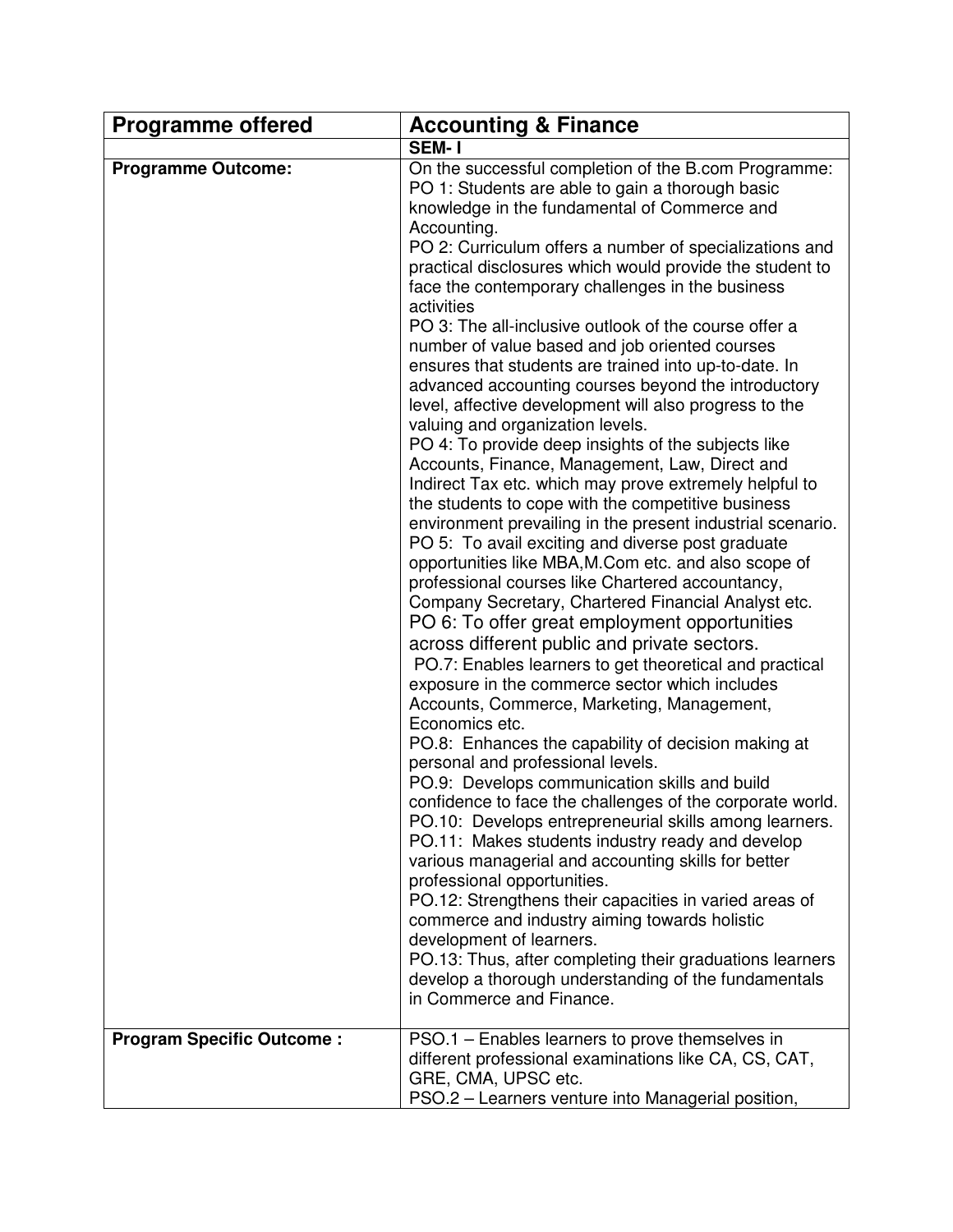| Secretaryship, Professor, Teaching, Stock Agents,<br>Government Employment etc.<br>PSO.3 - Learners further move towards research in the<br>field of commerce.<br>PSO.4 - Enables students to demonstrate progressive<br>learning of various tax issues and tax forms related to<br>individuals and businessmen and setting up their own<br>business start up.<br>PSO.5 – Equipping the students to cope with the<br>emerging trends and challenges in the industrial and<br>business world.<br>PSO.6 - Students will be able to demonstrate<br>progressive learning of various tax issues and tax forms<br>related to individuals. Students will be able to<br>demonstrate knowledge in setting up a computerized set<br>of accounting books.<br>PSO.7 - Students will demonstrate progressive affective<br>domain development of values, the role of accounting in<br>society and business.<br>PSO.8 - Students will learn relevant financial accounting<br>career skills, applying both quantitative and qualitative<br>knowledge to their future careers in business.<br>PSO.9 - Students will learn relevant managerial |
|------------------------------------------------------------------------------------------------------------------------------------------------------------------------------------------------------------------------------------------------------------------------------------------------------------------------------------------------------------------------------------------------------------------------------------------------------------------------------------------------------------------------------------------------------------------------------------------------------------------------------------------------------------------------------------------------------------------------------------------------------------------------------------------------------------------------------------------------------------------------------------------------------------------------------------------------------------------------------------------------------------------------------------------------------------------------------------------------------------------------------|
|                                                                                                                                                                                                                                                                                                                                                                                                                                                                                                                                                                                                                                                                                                                                                                                                                                                                                                                                                                                                                                                                                                                              |
|                                                                                                                                                                                                                                                                                                                                                                                                                                                                                                                                                                                                                                                                                                                                                                                                                                                                                                                                                                                                                                                                                                                              |
|                                                                                                                                                                                                                                                                                                                                                                                                                                                                                                                                                                                                                                                                                                                                                                                                                                                                                                                                                                                                                                                                                                                              |
|                                                                                                                                                                                                                                                                                                                                                                                                                                                                                                                                                                                                                                                                                                                                                                                                                                                                                                                                                                                                                                                                                                                              |
|                                                                                                                                                                                                                                                                                                                                                                                                                                                                                                                                                                                                                                                                                                                                                                                                                                                                                                                                                                                                                                                                                                                              |
|                                                                                                                                                                                                                                                                                                                                                                                                                                                                                                                                                                                                                                                                                                                                                                                                                                                                                                                                                                                                                                                                                                                              |
|                                                                                                                                                                                                                                                                                                                                                                                                                                                                                                                                                                                                                                                                                                                                                                                                                                                                                                                                                                                                                                                                                                                              |
|                                                                                                                                                                                                                                                                                                                                                                                                                                                                                                                                                                                                                                                                                                                                                                                                                                                                                                                                                                                                                                                                                                                              |
|                                                                                                                                                                                                                                                                                                                                                                                                                                                                                                                                                                                                                                                                                                                                                                                                                                                                                                                                                                                                                                                                                                                              |
|                                                                                                                                                                                                                                                                                                                                                                                                                                                                                                                                                                                                                                                                                                                                                                                                                                                                                                                                                                                                                                                                                                                              |
|                                                                                                                                                                                                                                                                                                                                                                                                                                                                                                                                                                                                                                                                                                                                                                                                                                                                                                                                                                                                                                                                                                                              |
|                                                                                                                                                                                                                                                                                                                                                                                                                                                                                                                                                                                                                                                                                                                                                                                                                                                                                                                                                                                                                                                                                                                              |
|                                                                                                                                                                                                                                                                                                                                                                                                                                                                                                                                                                                                                                                                                                                                                                                                                                                                                                                                                                                                                                                                                                                              |
|                                                                                                                                                                                                                                                                                                                                                                                                                                                                                                                                                                                                                                                                                                                                                                                                                                                                                                                                                                                                                                                                                                                              |
|                                                                                                                                                                                                                                                                                                                                                                                                                                                                                                                                                                                                                                                                                                                                                                                                                                                                                                                                                                                                                                                                                                                              |
|                                                                                                                                                                                                                                                                                                                                                                                                                                                                                                                                                                                                                                                                                                                                                                                                                                                                                                                                                                                                                                                                                                                              |
|                                                                                                                                                                                                                                                                                                                                                                                                                                                                                                                                                                                                                                                                                                                                                                                                                                                                                                                                                                                                                                                                                                                              |
|                                                                                                                                                                                                                                                                                                                                                                                                                                                                                                                                                                                                                                                                                                                                                                                                                                                                                                                                                                                                                                                                                                                              |
|                                                                                                                                                                                                                                                                                                                                                                                                                                                                                                                                                                                                                                                                                                                                                                                                                                                                                                                                                                                                                                                                                                                              |
|                                                                                                                                                                                                                                                                                                                                                                                                                                                                                                                                                                                                                                                                                                                                                                                                                                                                                                                                                                                                                                                                                                                              |
|                                                                                                                                                                                                                                                                                                                                                                                                                                                                                                                                                                                                                                                                                                                                                                                                                                                                                                                                                                                                                                                                                                                              |
|                                                                                                                                                                                                                                                                                                                                                                                                                                                                                                                                                                                                                                                                                                                                                                                                                                                                                                                                                                                                                                                                                                                              |
|                                                                                                                                                                                                                                                                                                                                                                                                                                                                                                                                                                                                                                                                                                                                                                                                                                                                                                                                                                                                                                                                                                                              |
| accounting career skills, applying both quantitative and                                                                                                                                                                                                                                                                                                                                                                                                                                                                                                                                                                                                                                                                                                                                                                                                                                                                                                                                                                                                                                                                     |
| qualitative knowledge to their future careers in business.                                                                                                                                                                                                                                                                                                                                                                                                                                                                                                                                                                                                                                                                                                                                                                                                                                                                                                                                                                                                                                                                   |
| PSO.10 - Leaners will gain thorough systematic and                                                                                                                                                                                                                                                                                                                                                                                                                                                                                                                                                                                                                                                                                                                                                                                                                                                                                                                                                                                                                                                                           |
| subject skills within various disciplines of commerce,                                                                                                                                                                                                                                                                                                                                                                                                                                                                                                                                                                                                                                                                                                                                                                                                                                                                                                                                                                                                                                                                       |
| business, accounting, economics, finance, auditing and                                                                                                                                                                                                                                                                                                                                                                                                                                                                                                                                                                                                                                                                                                                                                                                                                                                                                                                                                                                                                                                                       |
| marketing.                                                                                                                                                                                                                                                                                                                                                                                                                                                                                                                                                                                                                                                                                                                                                                                                                                                                                                                                                                                                                                                                                                                   |
| PSO.11 - Learners will be able to recognise features                                                                                                                                                                                                                                                                                                                                                                                                                                                                                                                                                                                                                                                                                                                                                                                                                                                                                                                                                                                                                                                                         |
| and roles of businessmen, entrepreneur, managers,                                                                                                                                                                                                                                                                                                                                                                                                                                                                                                                                                                                                                                                                                                                                                                                                                                                                                                                                                                                                                                                                            |
| consultant, which will help learners to possess                                                                                                                                                                                                                                                                                                                                                                                                                                                                                                                                                                                                                                                                                                                                                                                                                                                                                                                                                                                                                                                                              |
| knowledge and other soft skills and to react aptly when                                                                                                                                                                                                                                                                                                                                                                                                                                                                                                                                                                                                                                                                                                                                                                                                                                                                                                                                                                                                                                                                      |
| confronted with critical decision making.                                                                                                                                                                                                                                                                                                                                                                                                                                                                                                                                                                                                                                                                                                                                                                                                                                                                                                                                                                                                                                                                                    |
| PSO.12 - Learners will be able to prove proficiency with                                                                                                                                                                                                                                                                                                                                                                                                                                                                                                                                                                                                                                                                                                                                                                                                                                                                                                                                                                                                                                                                     |
| the ability to engage in competitive exams like CA, CS,                                                                                                                                                                                                                                                                                                                                                                                                                                                                                                                                                                                                                                                                                                                                                                                                                                                                                                                                                                                                                                                                      |
| ICWA and other courses. 8: Leaners will acquire the                                                                                                                                                                                                                                                                                                                                                                                                                                                                                                                                                                                                                                                                                                                                                                                                                                                                                                                                                                                                                                                                          |
| skills like effective communication, decision making,                                                                                                                                                                                                                                                                                                                                                                                                                                                                                                                                                                                                                                                                                                                                                                                                                                                                                                                                                                                                                                                                        |
| problem solving in day to day business affaires.                                                                                                                                                                                                                                                                                                                                                                                                                                                                                                                                                                                                                                                                                                                                                                                                                                                                                                                                                                                                                                                                             |
| PSO.13 - Learners can also acquire practical skills to                                                                                                                                                                                                                                                                                                                                                                                                                                                                                                                                                                                                                                                                                                                                                                                                                                                                                                                                                                                                                                                                       |
| work as tax consultant, audit assistant and other                                                                                                                                                                                                                                                                                                                                                                                                                                                                                                                                                                                                                                                                                                                                                                                                                                                                                                                                                                                                                                                                            |
| financial supporting services. 10: Learners will be able to                                                                                                                                                                                                                                                                                                                                                                                                                                                                                                                                                                                                                                                                                                                                                                                                                                                                                                                                                                                                                                                                  |
| do higher education and advance research in the field of                                                                                                                                                                                                                                                                                                                                                                                                                                                                                                                                                                                                                                                                                                                                                                                                                                                                                                                                                                                                                                                                     |
| commerce and finance.                                                                                                                                                                                                                                                                                                                                                                                                                                                                                                                                                                                                                                                                                                                                                                                                                                                                                                                                                                                                                                                                                                        |
| <b>Course Name</b><br><b>Course Outcome</b><br><b>Course code</b><br><b>SEM-1</b>                                                                                                                                                                                                                                                                                                                                                                                                                                                                                                                                                                                                                                                                                                                                                                                                                                                                                                                                                                                                                                            |
|                                                                                                                                                                                                                                                                                                                                                                                                                                                                                                                                                                                                                                                                                                                                                                                                                                                                                                                                                                                                                                                                                                                              |
| CO 1: To provide brief idea about different Acts of Indian<br>$CC$ 1.1 $Chg$<br><b>Business Law</b><br>Business Law.                                                                                                                                                                                                                                                                                                                                                                                                                                                                                                                                                                                                                                                                                                                                                                                                                                                                                                                                                                                                         |
| CO 2: To enable the students to apply the provisions of                                                                                                                                                                                                                                                                                                                                                                                                                                                                                                                                                                                                                                                                                                                                                                                                                                                                                                                                                                                                                                                                      |
| business law in business activities.                                                                                                                                                                                                                                                                                                                                                                                                                                                                                                                                                                                                                                                                                                                                                                                                                                                                                                                                                                                                                                                                                         |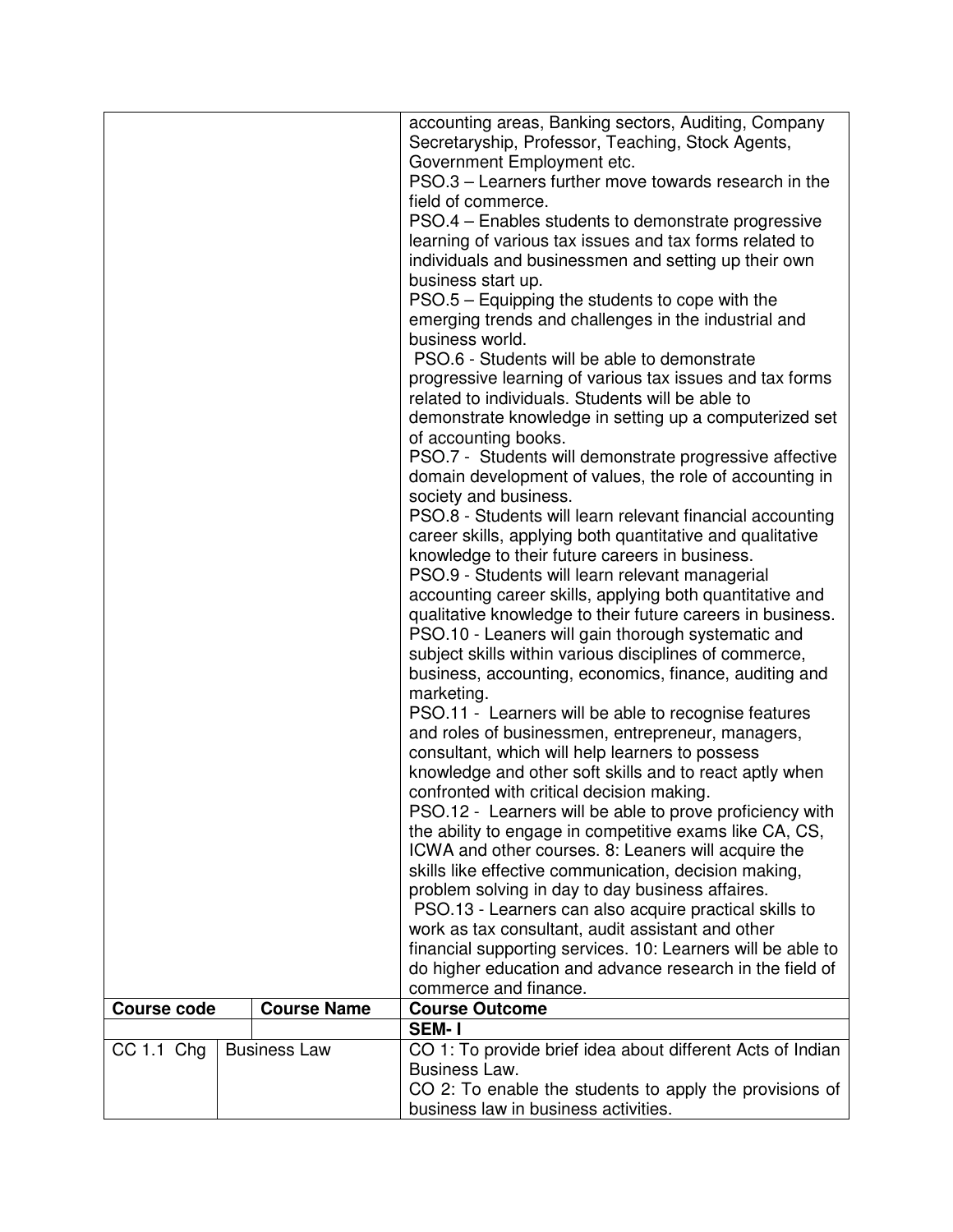| CC 1.2 Chg     | Principle of                       | of<br>CO 1: To give a conceptual understanding                                                               |
|----------------|------------------------------------|--------------------------------------------------------------------------------------------------------------|
|                | Management                         | management and its different functions.                                                                      |
|                |                                    | CO 2: To place emphasis on the application of various                                                        |
|                |                                    | principles of management.                                                                                    |
| $CC$ 1.1 $Ch$  | <b>Financial Accounting</b>        | CO 1: To review the basic concepts and fundamental                                                           |
|                |                                    | knowledge of accounting theories.                                                                            |
|                |                                    | CO 2: To give an idea about Indian Accounting Standard                                                       |
|                |                                    | (IAS) and International Financial Reporting Standards                                                        |
|                |                                    | (IFRS).                                                                                                      |
|                |                                    | CO 3: To equip students to prepare Final Accounts of                                                         |
|                |                                    | Trading Concern and also Financial Statements of Non                                                         |
|                |                                    | Profit Organisation.                                                                                         |
|                |                                    | CO 4: To enable students to prepare accounts of                                                              |
|                |                                    | specialized business enterprises.                                                                            |
|                |                                    |                                                                                                              |
| GE 1.1 Chg     | Macroeconomics I<br>and Statistics | CO 1: To facilitate overall understanding of economic<br>principles and theories underlying various business |
|                |                                    | decisions.                                                                                                   |
|                |                                    | CO 2: To enable the students to apply statistical                                                            |
|                |                                    | techniques in business.                                                                                      |
|                |                                    | <b>SEM-II</b>                                                                                                |
| GE 2.1 Chg     | E-Commerce and                     | CO 1: To provide students the knowledge of e-                                                                |
|                | <b>Business</b>                    | commerce and e-business.                                                                                     |
|                | Communication                      | CO 2: To impart knowledge on digital marketing and                                                           |
|                |                                    | advertising in social media.                                                                                 |
|                |                                    | CO 3: To give an idea on different principles of business                                                    |
|                |                                    | communication.                                                                                               |
|                |                                    | CO 4: To acquaint the students with different tools and                                                      |
|                |                                    | techniques used in modern communicating process.                                                             |
|                |                                    | CO 5: To enable the students to draft notice, minutes,                                                       |
| $CC$ 2.1 $Chg$ | Company Law                        | business letters etc.<br>CO 1: To acquaint students with the legal framework of                              |
|                |                                    | corporate activities.                                                                                        |
|                |                                    | CO 2: To familiarize students with Companies Act, 2013.                                                      |
|                |                                    | CO 3: To provide knowledge on different types of                                                             |
|                |                                    | meetings and their proceedings.                                                                              |
| $CC$ 2.2 $Chg$ | Marketing                          | CO 1: To provide an understanding of modern marketing                                                        |
|                | Management and                     | concept.                                                                                                     |
|                | Human Resource                     | CO 2: To enable the students to know the different tools                                                     |
|                | Management                         | of marketing for promoting products in the market.                                                           |
|                |                                    | CO 3: To impart knowledge towards managing<br>and                                                            |
|                |                                    | keeping employees job satisfied for efficiency<br>and                                                        |
|                |                                    | productivity of the organization.                                                                            |
| CC 2.1 Ch      | Cost and                           | CO 1: To familiarize students with cost and cost                                                             |
|                | Management                         | accounting concepts.<br>CO 2: To impart skill in computing different elements of                             |
|                | Accounting I                       | cost.                                                                                                        |
|                |                                    | CO3: To provide knowledge to apply different methods                                                         |
|                |                                    | of costing depending on the nature of industry.                                                              |
|                |                                    | <b>SEM-III</b>                                                                                               |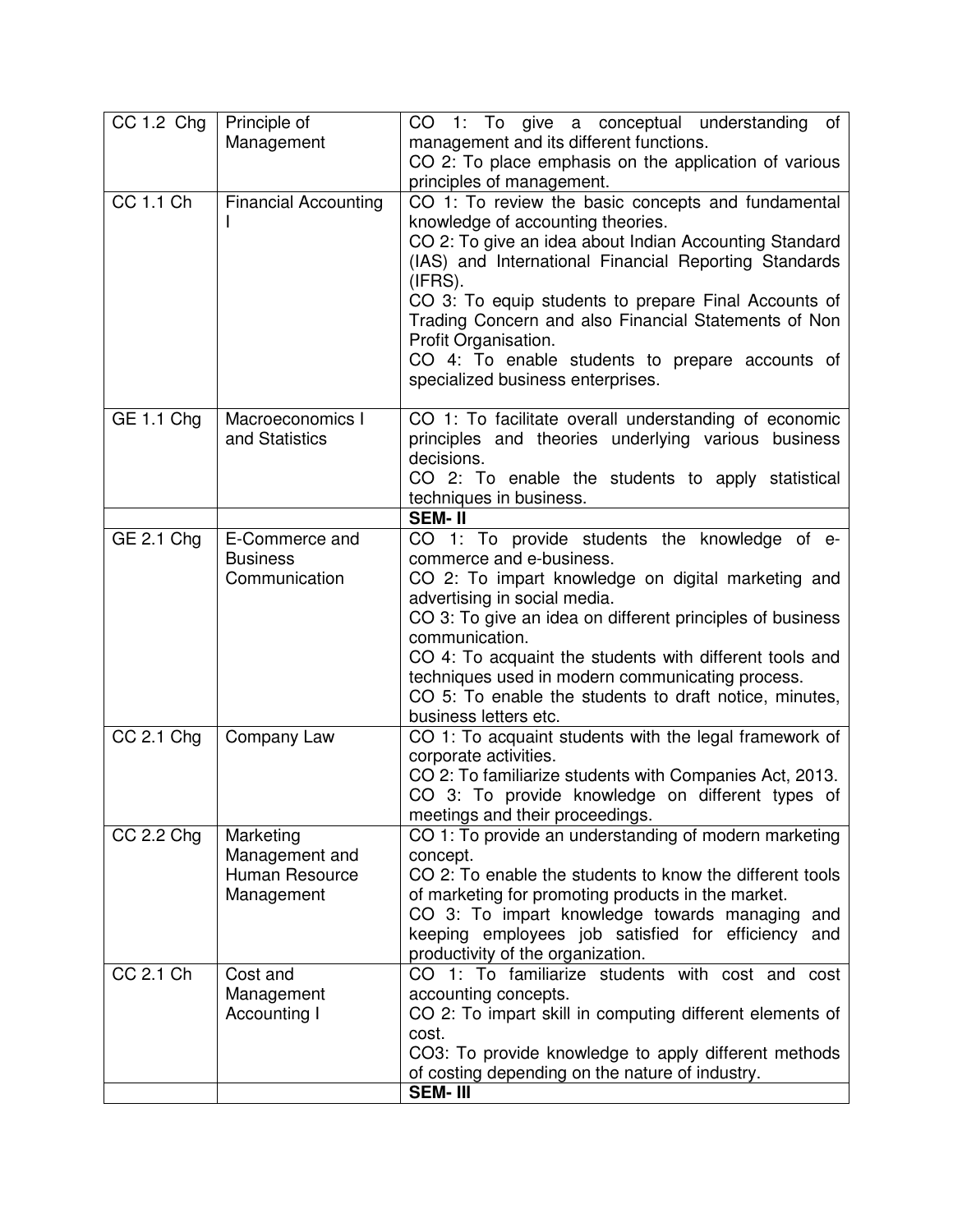| Sec 3.1 chg             | IT and its application<br>in business                         | CO.1 – Provides fundamental computing knowledge and<br>empowers the use of office productivity tools.<br>CO.2 - Familiarizes students with E-Commerce,                                                                                                                                                                                                                                                                                                                                                                              |
|-------------------------|---------------------------------------------------------------|-------------------------------------------------------------------------------------------------------------------------------------------------------------------------------------------------------------------------------------------------------------------------------------------------------------------------------------------------------------------------------------------------------------------------------------------------------------------------------------------------------------------------------------|
|                         |                                                               | Infrastructure and Electronic Payment systems used in<br>today's Digital age.                                                                                                                                                                                                                                                                                                                                                                                                                                                       |
| $\overline{GE}$ 3.1 chg | <b>Business</b><br>Mathematics and<br><b>Statistics</b>       | CO.1 – Introduces mathematics and Statistics to<br>undergraduate students of commerce so that they can<br>use them in the field of commerce and industries to<br>solve the real life problems.<br>CO.2 - Facilitates decision making with the help of<br>decision making techniques.                                                                                                                                                                                                                                                |
| $CC$ 3.1 chg            | <b>Financial Accounting</b><br>Ш                              | CO.1 - Assists students to develop their understanding<br>of the topics in accounting for partnership.<br>CO.2 - Enhances understanding of the techniques of<br>Branch, Hire purchase, Investment Accounting and their<br>accounting methods.<br>CO.3 - Acquaints students with the knowledge of<br>accounting procedures related to Departmental<br>Accounts, Profit and Loss prior to incorporation,<br>Business acquisition and conversion of partnership into<br>limited Company, Amalgamation of Firms and their<br>processes. |
| CC 3.2 ch               | Indian Financial<br>System                                    | CO.1 - Acquaints students with the knowledge of Indian<br>Financial System.<br>CO.2 – To provide a clear cut idea about the Indian<br>Financial Market operations in general and Capital<br>market operations in particular.<br><b>SEM-IV</b>                                                                                                                                                                                                                                                                                       |
| GE 4.1 chg              | Micro Economics II<br>and Indian Economy                      | CO.1 – Provides thorough understanding of economic<br>concept and theories.<br>CO.2 – Understand the working of different market<br>structures in the world.<br>CO.3 – To develop a conceptual foundation and<br>analytical methods used in Micro - economics.<br>CO.4 – Analyse development in pre-reforms and post<br>reforms periods to give a proper perspective of the<br>Indian Economy.<br>CO.5 – The students will get an understanding about<br>growth process in Indian Economy.                                          |
| $CC$ 4.1 chg            | Entrepreneurship<br>Development and<br><b>Business Ethics</b> | $CO.1 - To motivate the students starting new ventures.$<br>CO.2 - To familiarize the students with the latest<br>programs of government in promoting small and medium<br>industries.<br>CO.3 – To convey basic understandings on the theories<br>of Business Ethics.                                                                                                                                                                                                                                                               |
| $CC$ 4.1 chg            | <b>Taxation I</b>                                             | CO.1 - Familiarizes students to understand the tax<br>structure in our country.<br>CO.2 - Provides practical knowledge which will be<br>beneficial to the students in their lifetime.<br>$CO.3 - To enable the students to acquire the basic skills$                                                                                                                                                                                                                                                                                |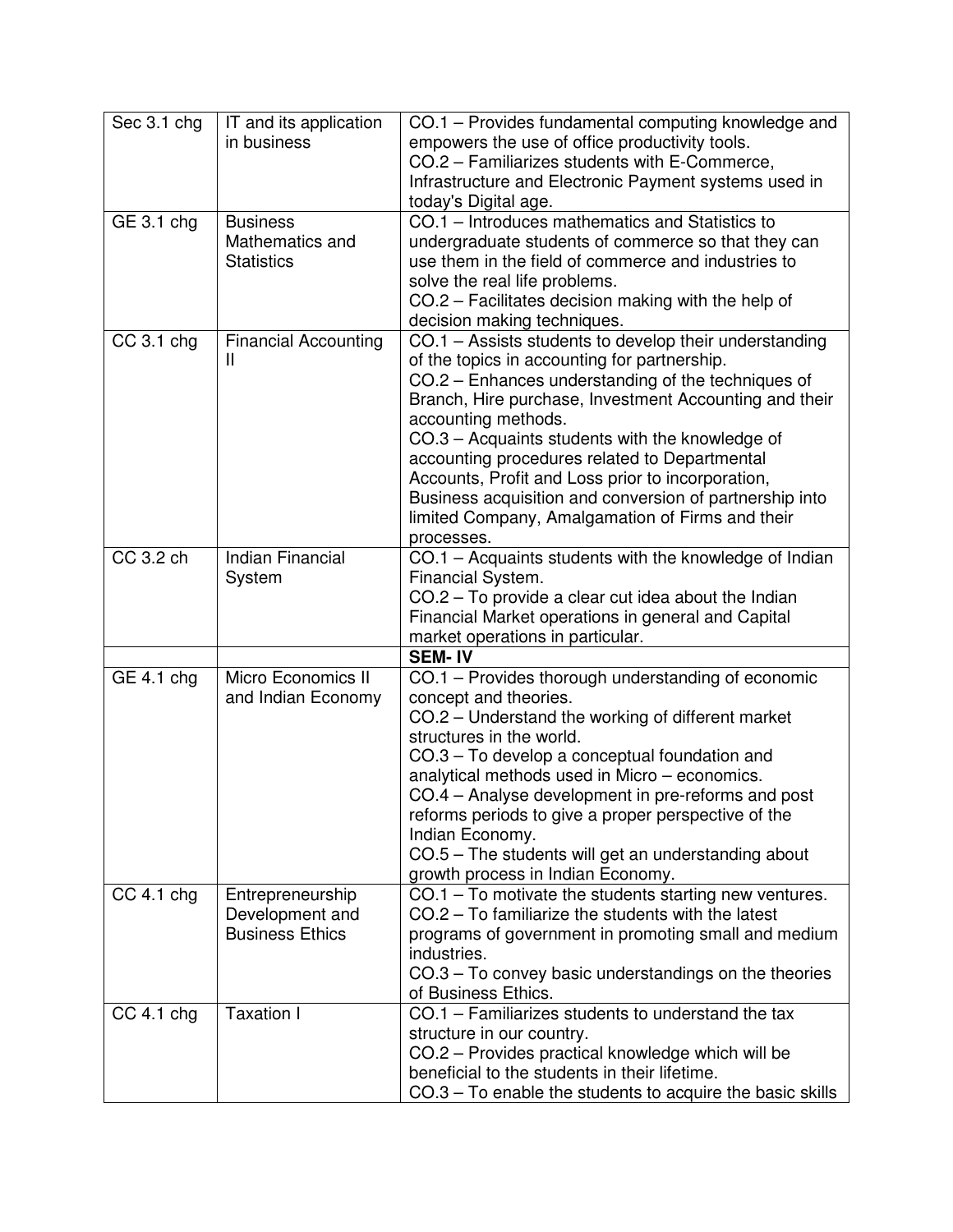|                 |                          | required to complete the tax liability of individual        |
|-----------------|--------------------------|-------------------------------------------------------------|
|                 |                          | assessee with more emphasis on income from salaries         |
|                 |                          | and income from House Property.                             |
| CC 4.2 ch       | Cost and                 | CO.1 - Enables students regarding various decision          |
|                 | Management               | making process of costing.                                  |
|                 | Accounting II            | CO.2 - Imparts knowledge about different types of           |
|                 |                          | methods of costing to control cost in effective way.        |
|                 |                          | CO.3 – Familiarizes students to understand about By         |
|                 |                          | products and Joint products, Activity Based Costing,        |
|                 |                          | Budgets and Budgetary Control, Standard Costing, Cost       |
|                 |                          | - Volume - Profit Analysis and Marginal Costing and         |
|                 |                          | Management Decisions.                                       |
|                 |                          | <b>SEM-V</b>                                                |
| CC5.1Ch         | Auditing & Assurance     | CO.1 – The students should know the concepts of             |
|                 |                          | auditing, types and methods of auditing.                    |
|                 |                          | CO.2 - The Students acquired knowledge about                |
|                 |                          | vouching of cash & credit transaction, verification of      |
|                 |                          | assets & liabilities.                                       |
|                 |                          | CO.3 – From this subject, the students learned about        |
|                 |                          | preparation of different methods & auditors'                |
|                 |                          | responsibility regarding depreciation & reserves.           |
|                 |                          | CO.4 – Comprehend the knowledge about appointment           |
|                 |                          | of different types of auditor, their rights and duties. The |
|                 |                          | Students gain the knowledge about audit in EDP              |
|                 |                          | environment.                                                |
| CC5.2Ch         | <b>Taxation II</b>       | CO.1 - This subject inculcates the basic concepts of        |
|                 |                          | Income Tax. In order to familiarize the different knowhow   |
|                 |                          | and heads of income with its components.                    |
|                 |                          | CO.2 – After the successful completion of this subject      |
|                 |                          | the students should have thorough knowledge with            |
|                 |                          | recent amendments in the Income Tax Act and its             |
|                 |                          | practices.                                                  |
|                 |                          | CO.3 – Know the tax system in India particularly GST        |
|                 |                          | CO.4 – Know the process of Valuation, payment and           |
|                 |                          | filing of returns in GST                                    |
|                 |                          | CO.5 - The ability of evaluation of the tax impacts on the  |
|                 |                          | economic operations in the area of indirect taxation        |
|                 |                          | CO.6 - Become a GST Practice nor and consultant.            |
| <b>DSE 5.1A</b> | Economics II and         | CO.1 - Develop an understanding of the                      |
|                 | <b>Advanced Business</b> | interrelationships among the various macroeconomic          |
|                 | <b>Mathematics</b>       | variables and the way they impact upon the working of       |
|                 |                          | the economy as a whole, thereby determining the course      |
|                 |                          | of the economy.                                             |
|                 |                          | CO.2 – Explain the measurement and importance of            |
|                 |                          | GDP, inflation, unemployment, money, and trade. Be          |
|                 |                          | able to describe the cause and effect of changes in all of  |
|                 |                          | these variables.                                            |
|                 |                          | CO.3 – Compare and contrast various economic                |
|                 |                          | theories and policies. This includes being able to          |
|                 |                          | critically analyze the Neo-Classical, Monetarists, and      |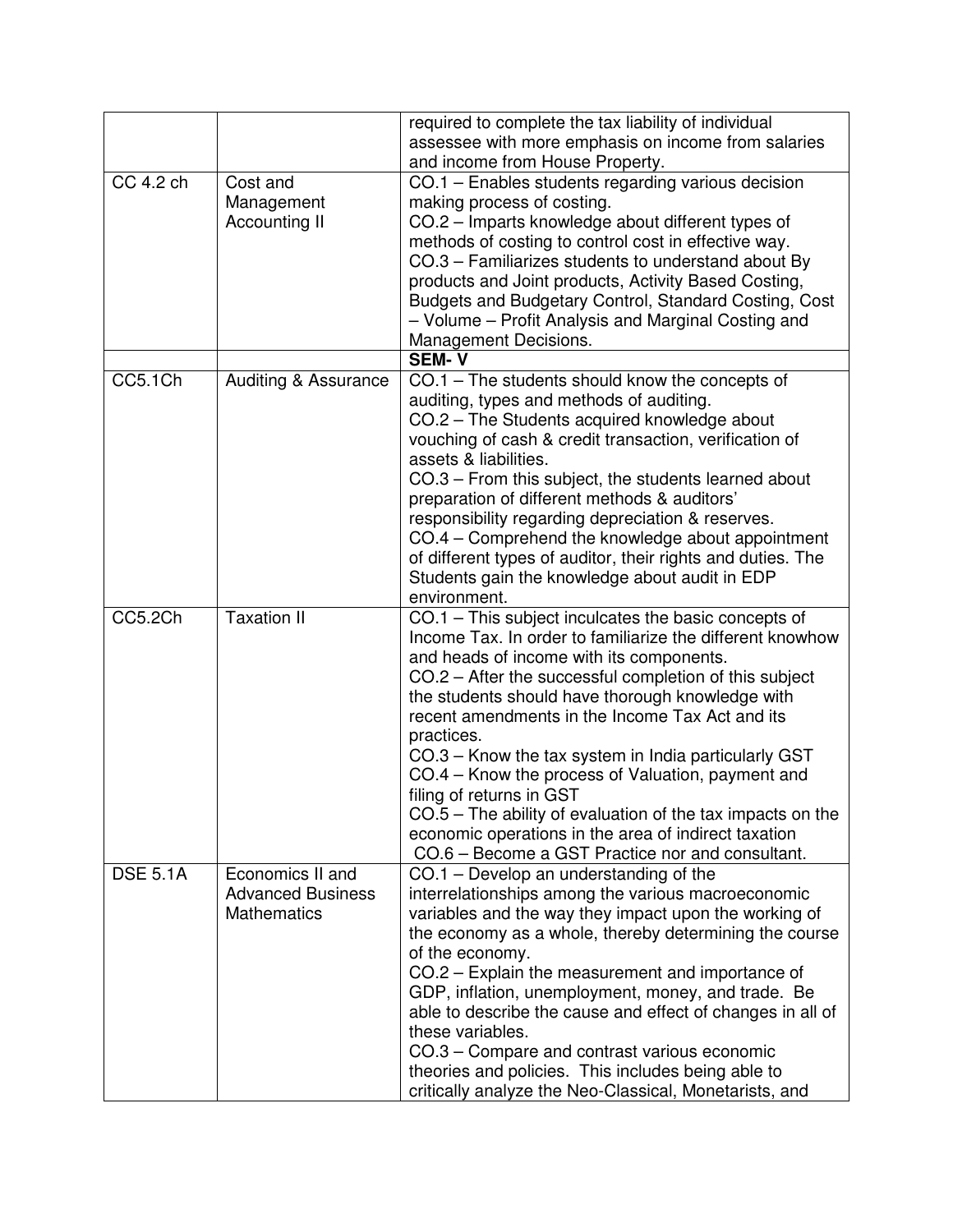|                 |                             | Keynesian theories and policies.                                                                                                                                                                                                                                                                                                                                                                                                                                                                                                                                                                                                                                                                                                                                                                                                            |
|-----------------|-----------------------------|---------------------------------------------------------------------------------------------------------------------------------------------------------------------------------------------------------------------------------------------------------------------------------------------------------------------------------------------------------------------------------------------------------------------------------------------------------------------------------------------------------------------------------------------------------------------------------------------------------------------------------------------------------------------------------------------------------------------------------------------------------------------------------------------------------------------------------------------|
|                 |                             | CO.4 – Understand the concept of Matrices and                                                                                                                                                                                                                                                                                                                                                                                                                                                                                                                                                                                                                                                                                                                                                                                               |
|                 |                             | Determinants.                                                                                                                                                                                                                                                                                                                                                                                                                                                                                                                                                                                                                                                                                                                                                                                                                               |
|                 |                             | CO.5 – To learn mathematics to be applied in finance.                                                                                                                                                                                                                                                                                                                                                                                                                                                                                                                                                                                                                                                                                                                                                                                       |
| <b>DSE 5.2A</b> | <b>Corporate Accounting</b> | CO.1 - The accounting treatment of the issue of Shares<br>with its classes and Debentures of a company are<br>understood thoroughly.<br>CO.2 – Students may be able to understand the<br>methods of valuation of Goodwill and shares of a<br>company and the preparation of Final accounts in a lucid<br>manner.<br>CO.3 – Enable the students to understand about<br>Amalgamation, Absorption and external reconstruction.<br>CO.4 – Enable the students to gain an idea of liquidation<br>of companies.<br>CO.5 – Develop an understanding about redemption of<br>Shares and Debenture and its types<br>CO.6 - Students can get an idea about internal<br>reconstruction<br>CO.7 – After the successful completion of the Course<br>the Students Should have a thorough knowledge on<br>Accounting Practices Prevailing in the Corporate. |
|                 |                             |                                                                                                                                                                                                                                                                                                                                                                                                                                                                                                                                                                                                                                                                                                                                                                                                                                             |
|                 |                             | <b>SEM-VI</b>                                                                                                                                                                                                                                                                                                                                                                                                                                                                                                                                                                                                                                                                                                                                                                                                                               |
| <b>DSE 6.1A</b> | <b>Financial Reporting</b>  | CO.1 – To introduce and develop knowledge of Holding                                                                                                                                                                                                                                                                                                                                                                                                                                                                                                                                                                                                                                                                                                                                                                                        |
|                 | and Financial               | Company Accounts.                                                                                                                                                                                                                                                                                                                                                                                                                                                                                                                                                                                                                                                                                                                                                                                                                           |
|                 | <b>Statement Analysis</b>   | CO.2 – Helps to give proper idea on financial statement                                                                                                                                                                                                                                                                                                                                                                                                                                                                                                                                                                                                                                                                                                                                                                                     |
|                 |                             | analysis in practical point of view                                                                                                                                                                                                                                                                                                                                                                                                                                                                                                                                                                                                                                                                                                                                                                                                         |
|                 |                             | CO.3 – To introduce the concept of fund flow and cash                                                                                                                                                                                                                                                                                                                                                                                                                                                                                                                                                                                                                                                                                                                                                                                       |
|                 |                             | flow statement                                                                                                                                                                                                                                                                                                                                                                                                                                                                                                                                                                                                                                                                                                                                                                                                                              |
|                 |                             | CO.4 - To provide knowledge about budget control                                                                                                                                                                                                                                                                                                                                                                                                                                                                                                                                                                                                                                                                                                                                                                                            |
|                 |                             | keeping in mind the scope of the concept                                                                                                                                                                                                                                                                                                                                                                                                                                                                                                                                                                                                                                                                                                                                                                                                    |
| <b>DSE 6.2A</b> | Financial<br>Management     | CO.1 – Understand both the theoretical and practical<br>role of financial management in business concerns.<br>CO.2 - Analyze the financial statements of individual<br>corporations both in terms of their performance and<br>capital requirements<br>CO.3 – Have a greater apprehension and understanding<br>of the importance of risk within the context of financial<br>decision making. 4. To create an awareness about<br>capital structure and theories of capital structure<br>CO.4 - To make them understand the cost of capital in<br>wide aspects<br>CO.5 - To provide knowledge about dividend policies                                                                                                                                                                                                                          |
|                 |                             | and various dividend models.                                                                                                                                                                                                                                                                                                                                                                                                                                                                                                                                                                                                                                                                                                                                                                                                                |
|                 |                             | CO.6 - To enable them to understand working capital                                                                                                                                                                                                                                                                                                                                                                                                                                                                                                                                                                                                                                                                                                                                                                                         |
|                 |                             | management                                                                                                                                                                                                                                                                                                                                                                                                                                                                                                                                                                                                                                                                                                                                                                                                                                  |
| CC 6.1Ch        | Project Work                | CO.1 - This paper facilitates the students to understand<br>the basic concepts in Research in Social Sciences and<br>business enquiry.                                                                                                                                                                                                                                                                                                                                                                                                                                                                                                                                                                                                                                                                                                      |